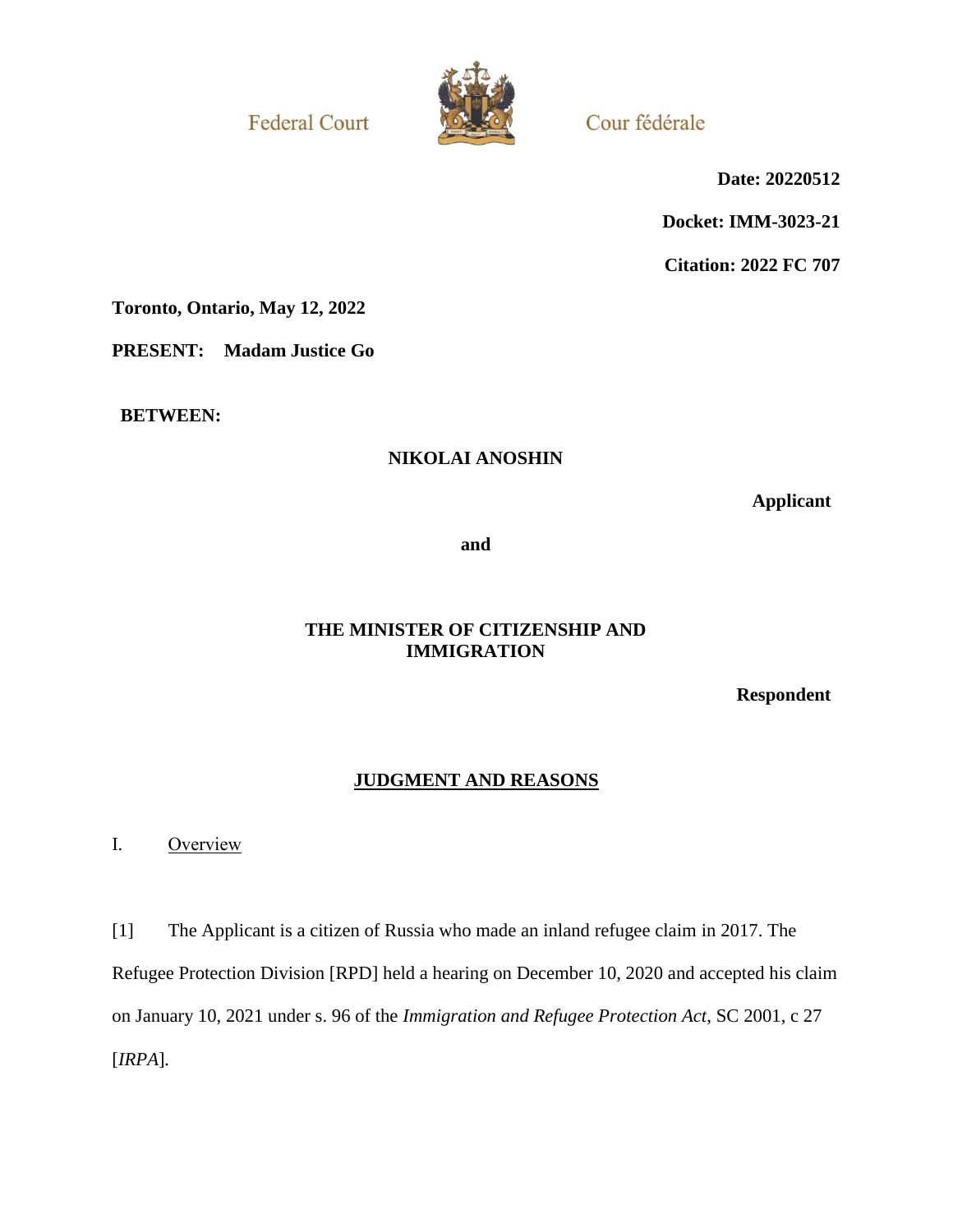[2] On December 9, 2020, the day before his RPD hearing, the Applicant was charged with operating a conveyance with a blood alcohol concentration equal to or exceeding 80 mg of alcohol in 100 ml of blood under s. 320.14(1)(b) of the *Criminal Code of Canada*, RSC 1985, c C-46*.* This charge is related to events occurring on November 10, 2019. He did not disclose this charge to the RPD during or after his hearing. The Applicant has not been convicted of this or any other crime in Canada and has no other pending charges.

[3] After being notified of the Applicant's charge and the outcome of his claim, the Minister of Public Safety and Emergency Preparedness [Minister] brought an application to reopen the claim on February 26, 2021. The Minister argued that the Applicant's failure to disclose the criminal charge caused a breach of natural justice by preventing the Minister from considering whether to suspend the Applicant's refugee claim pursuant to s.103 of *IRPA* pending the outcome of the charges.

[4] Pursuant to Rule 62 of the *Refugee Protection Division Rules*, SOR/2002-228, on April 1, 2021 the RPD decided to reopen the Applicant's refugee claim on the grounds that a breach of natural justice had occurred as the Minister was denied the opportunity to consider suspending the claim.

[5] On September 23, 2021, the Canada Border Services Agency [CBSA] notified the Applicant and the RPD, pursuant to s. 103(1) of the *IRPA*, that the Applicant's refugee claim was suspended as a result of his criminal charges.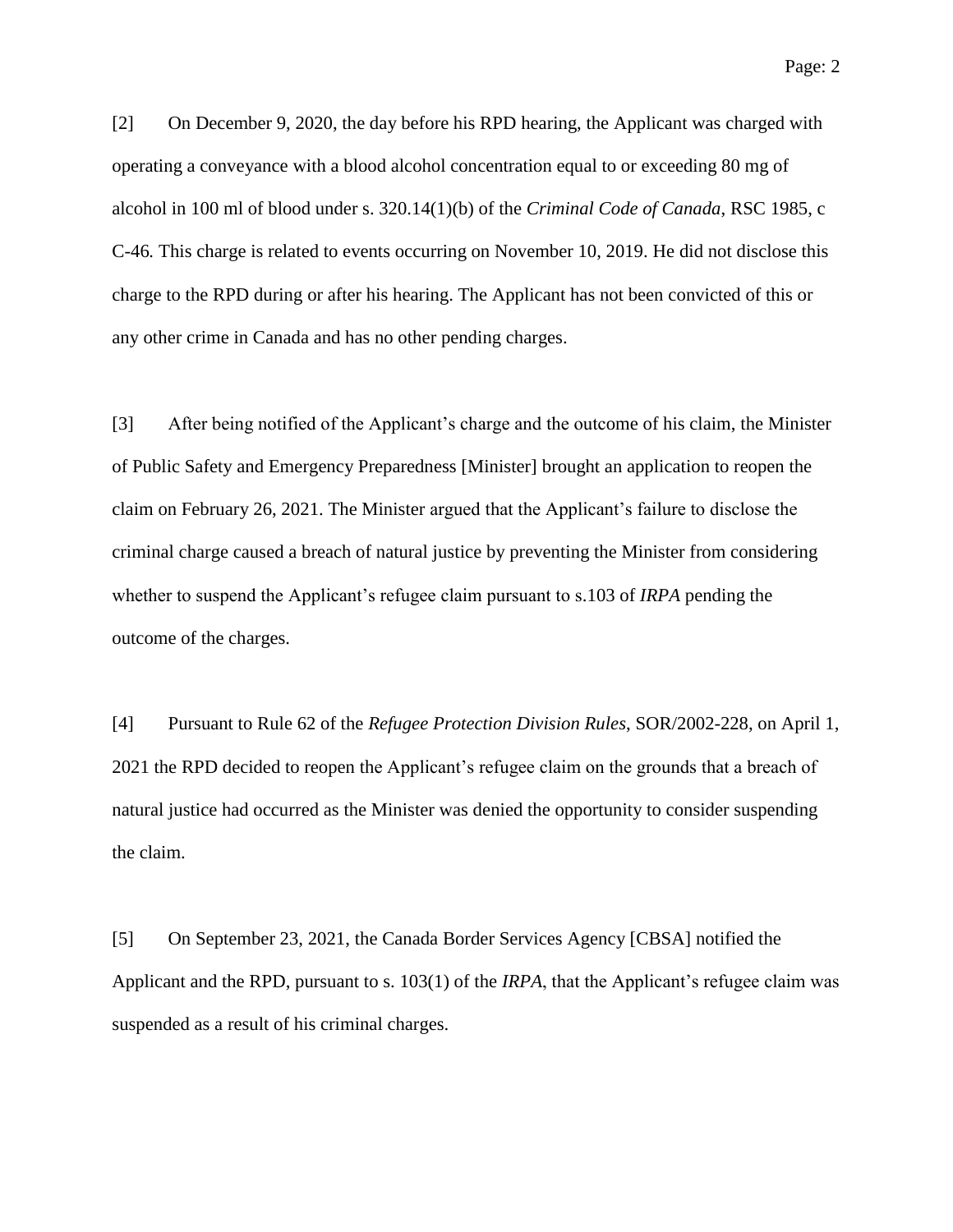[6] The Federal Court granted the application for leave on January 6, 2022. On February 24, 2022, the Respondent filed a motion to dismiss the application for judicial review, arguing for the first time that the matter was moot and premature.

[7] I grant the Minister's motion to dismiss the application on the ground that the RPD decision to reopen the refugee claim [Decision] is an interlocutory decision that cannot be subject to judicial review.

II. Analysis

A. *Is the RPD decision to reopen the refugee claim an interlocutory decision?*

[8] The Respondent argues that unlike a refusal to reopen a refugee claim, which confirms that the proceeding has concluded (*Shahid v Canada (Minister of Citizenship and Immigration)*, 2004 FC 1607 at para 10), a decision to reopen a claim has the effect of allowing the refugee claim to resume, and is therefore an interlocutory decision rather than a final decision. The Respondent also relies on the following passage from *Weekes v Canada (Citizenship and Immigration)*, 2008 FC 293:

> [23] Based on the reasoning in *Shahid* above, I find that the decision in the present case is a final decision, not an interlocutory one. I am of this opinion because the IAD's decision has the effect of denying the applicant the opportunity to have his substantive rights determined; the decision essentially terminated any further action on the issue. If the decision had been a positive decision, it would have been comparable to the situation in *Reebok Canada v. Canada (Deputy Minister of National Revenue, Customs and Excise)* (1995), 179 N.R. 300, and interlocutory in nature as it would have enabled the appellant to have his substantive rights determined…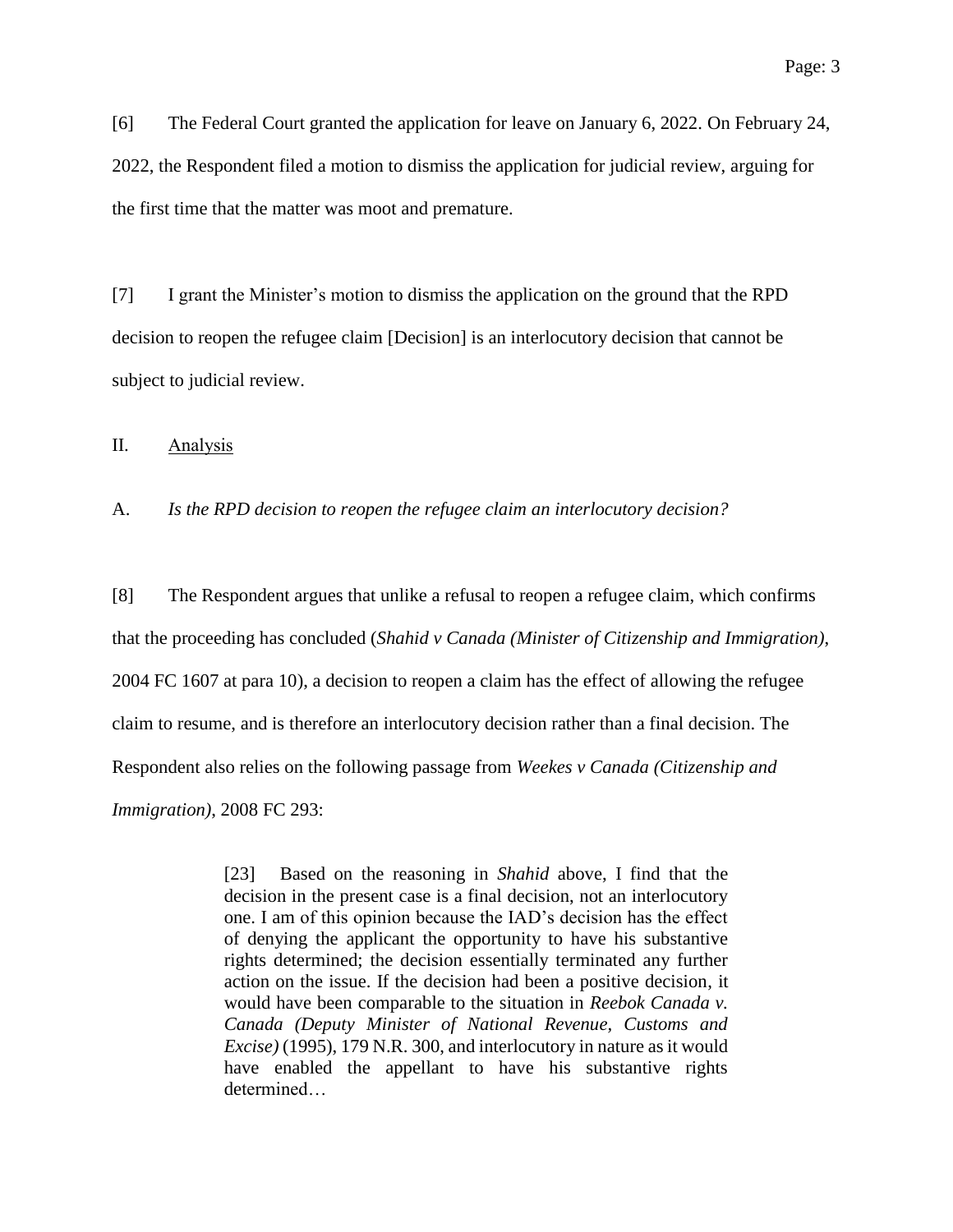[9] The main reason for the Court not to entertain a judicial review of an interlocutory decision, the Respondent submits, is judicial economy, as proceedings are meant to proceed expeditiously, and that the subject matter in question may become academic.

[10] Further, the Respondent cites *Canada (Citizenship and Immigration) v Chung*, 2018 FC 238 at para 14, in which the Court held that the Immigration Appeal Division's refusal to grant the Minister of Citizenship and Immigration a postponement, which had the effect of resuming with the claim, was an interlocutory decision.

[11] The Respondent argues that based on the above cases, the decision to reopen was an interlocutory one, as it did not terminate any further action on the issue of the Applicant's criminal charges or claim for protection, and it did not have the effect of denying either party the opportunity to have their substantive rights determined, but rather it simply allowed the matter to continue.

[12] The Applicant points out that the cases cited by the Respondent are not directly on point. Rather, these cases establish that a decision not to reopen is not interlocutory, but it does not necessarily follow that the converse is true.

[13] I am not persuaded by the Applicant's argument.

[14] Despite able submission by the Applicant's counsel, I find that the decision of the RPD to reopen a claim is not a final, but an interlocutory, decision. The Decision has the effect of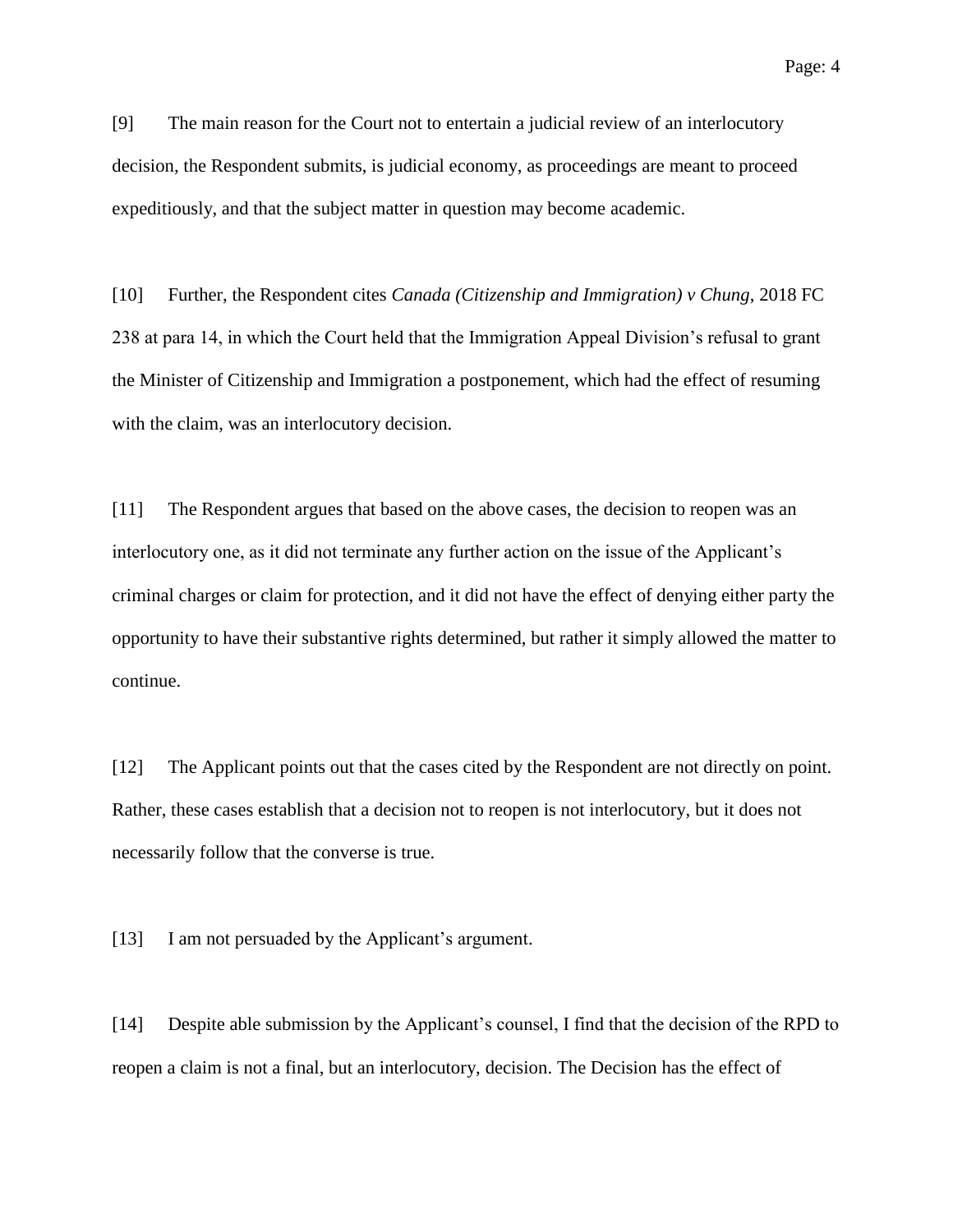allowing the Applicant's refugee claim to remain suspended until his criminal charge is resolved.

It is not to deny the Applicant's refugee claim. A final decision with respect to the Applicant's

claim will come, either if a criminal conviction prevents the Applicant from successfully

pursuing his claim, or if his claim is accepted or denied on its merits.

[15] In a recent decision, Justice McHaffie dismissed an application for judicial review of a decision of the Immigration Appeal Division [IAD] because the applicants had yet to exhaust their rights of appeal under *IRPA*. As Justice McHaffie explained at para 7 in *Watzke v Canada (Citizenship and Immigration)*, 2022 FC 323 [*Watzke*]:

> [7] In submissions made on the applicants' behalf, Ms. Watzke noted that the applicants could not determine whether the Federal Court or the IAD was in a better position to provide them the remedy they sought, and that they were concerned that abandoning this application for judicial review might prejudice their interests. While I can understand the applicants' wish to ensure that every possible avenue is followed to pursue their sponsorship application, Parliament has established a clear path for the determination of such issues. An appeal to the IAD must be pursued and determined where it is available before leave is sought to judicially review the IAD's decision in this Court. The applicants' concerns about prejudice are answered by the availability of an application to this Court if their appeal to the IAD is unsuccessful.

[emphasis added]

[16] While *Watzke* deals with a sponsorship appeal, the underlying principles are applicable. Here, the Parliament has established a legislative scheme whereby the Applicant's proceedings before the RPD can be suspended under ss. 103(1) of *IRPA* on notice by a CBSA officer pending the outcome of his criminal charge. If the Applicant's criminal charge is resolved in his favour, the Minister may recommend that the RPD proceedings resume and a positive outcome may be made. If, on the other hand, the Applicant is convicted, and is found ineligible or excluded from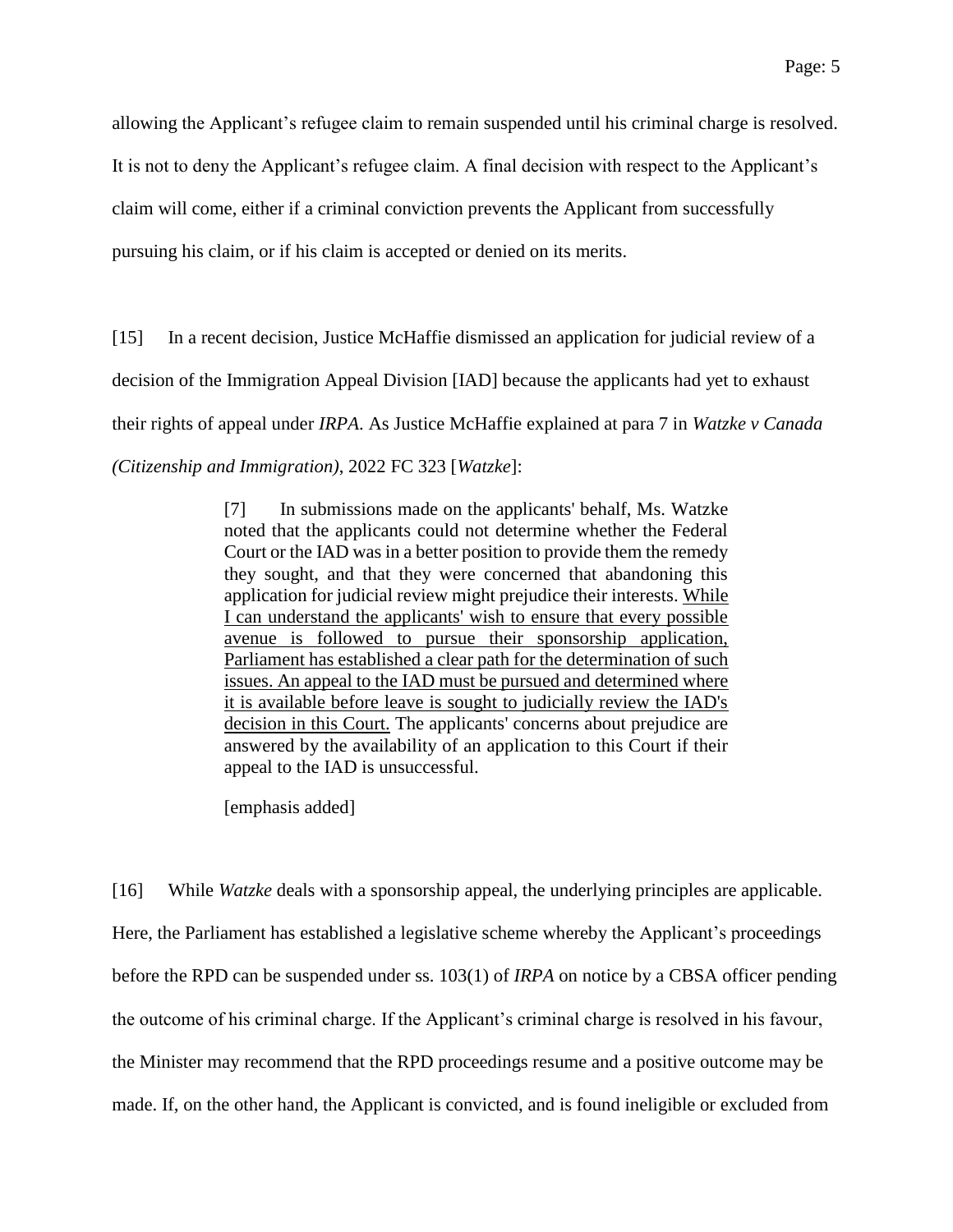making a refugee claim, there will be other options open to him at the time, including an application for judicial review of any decision the RPD may issue.

[17] The Applicant argues that this case engages his substantive rights, and is not merely about procedural issues, because it is about a final decision whether his Convention refugee status should be reconsidered. I reject that argument. I agree with the Respondent that the effect of reopening a refugee claim is not that one's refugee determination is "reconsidered", but rather that the claim resumes. As the Respondent points out, the claim has resumed with the CBSA's suspension, and it is this very resumption that rendered the decision to reopen interlocutory, not final, and by extension not subject to judicial review.

[18] I further note that had the Applicant disclosed his criminal charge at the RPD hearing, he would still have been in the same position as he is today. His claim would still have been suspended until his criminal charge is resolved, one way or another.

[19] In conclusion, the suspension of the RPD proceedings does not signal the end of the Applicant's refugee claim. By putting the Applicant's refugee claim on pause, the Decision is thus an interlocutory decision, and not a final one. Where the Applicant's claim will end up will depend on a number of factors, one of which being the outcome of his criminal charge.

B. *Are there exceptional circumstances warranting review of the Decision?*

[20] The Respondent argues that absent jurisdictional issues, interlocutory rulings should not be challenged until the tribunal's proceedings have been completed (*Zündel v Canada (Human*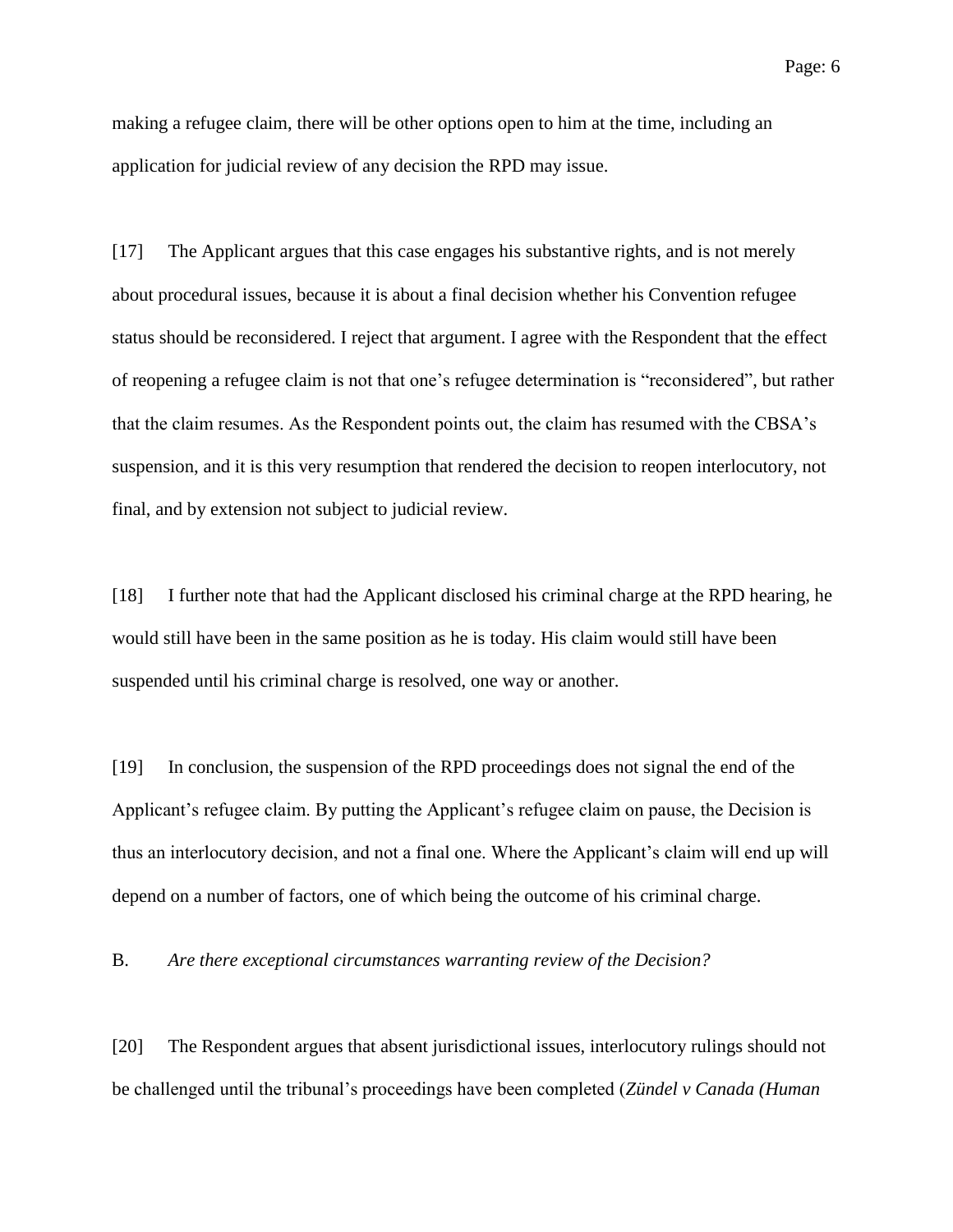*Rights Commission)*, 2000 CanLII 17138 (FCA), [2000] 4 FC 255 at para 10), and that the

threshold for establishing exceptional circumstances warranting review of an interlocutory

decision are high (*Canada (Border Services Agency) v CB Powell Limited*, 2010 FCA 61 at para

33).

[21] The Applicant argues that the reasoning in *Szczecka v Canada (Minister of Employment and Immigration)*, 1993 CanLII 9425 (FCA) at para 4, a case cited by the Respondent, shows why the Respondent's motion should be dismissed:

> …unless there are special circumstances there should not be any appeal or immediate judicial review of an interlocutory judgment. Similarly, there will not be any basis for judicial review, especially immediate review, when at the end of the proceedings some other appropriate remedy exists. These rules have been applied in several court decisions specifically in order to avoid breaking up cases and the resulting delays and expenses which interfere with the sound administration of justice and ultimately bring it into disrepute…

[22] With respect, I fail to see how the above quoted passage would assist the Applicant. To the contrary, it confirms that there is no basis for judicial review of an interlocutory judgment. I also do not accept that having his claim suspended until the Applicant's criminal matter is resolved amounts to "breaking up cases."

[23] The Applicant further asserts that dismissal of this judicial review will result in unnecessary "delays and expenses", as it will mean that his risk of return to Russia—already determined to exist by the RPD—will have to be re-determined, whether by the RPD or in a preremoval risk assessment. This will, the Applicant submits, force him to again re-live the trauma of the events leading to his claim. The Applicant further argues that the Respondent can instead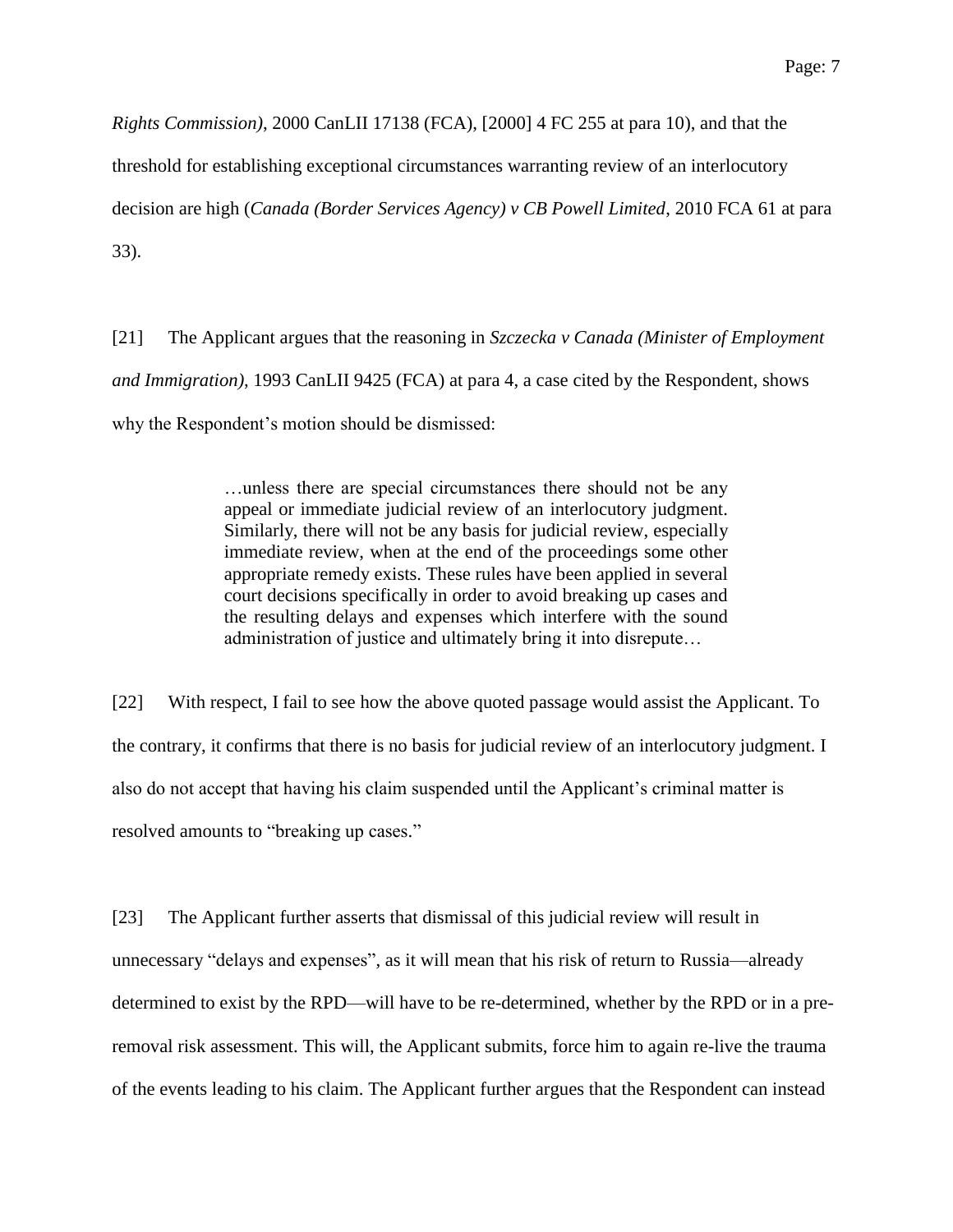proceed with an application to vacate his refugee status if he is convicted. As such, the Applicant argues that even if the decision under review is considered interlocutory, the facts of this case amount to special circumstances warranting the Court to hear the judicial review on its merits.

[24] While I am somewhat sympathetic to the Applicant's situation, the jurisprudence does not support his argument. The recent case law from the Federal Court of Appeal states that even jurisdictional issues do not warrant judicial review of interlocutory decisions, but rather only decisions whose consequences are so "immediate and radical" that they call into question the rule of law: *Dugré v Canada (Attorney General)*, 2021 FCA 8 at paras 35-36. Further, in *Herbert v Canada (Attorney General)*, 2022 FCA 11 at paras 7-19, the Court found that an exception ought not to be made even in cases where the practical realties of allowing an interlocutory decision to go un-reviewed would cause hardship. I see no "immediate" or "radical" circumstances in this case to warrant an exception.

[25] The precipitating event leading to the delay, in my view, is the Applicant's criminal charge itself. That the Minister has other options than to seek to re-open his claim does not bring this case above the high threshold needed to proceed with the judicial review application.

[26] Having said that, I recognize that the Applicant's life has effectively been put on hold, while his future in Canada is put into question. It may well be years before the Applicant's claim is finally adjudicated, as the Applicant suggests. However, as I have noted above, the uncertainty facing the Applicant would have happened, had the criminal charge come to light at the RPD hearing, and the delay in the RPD proceedings would still have resulted.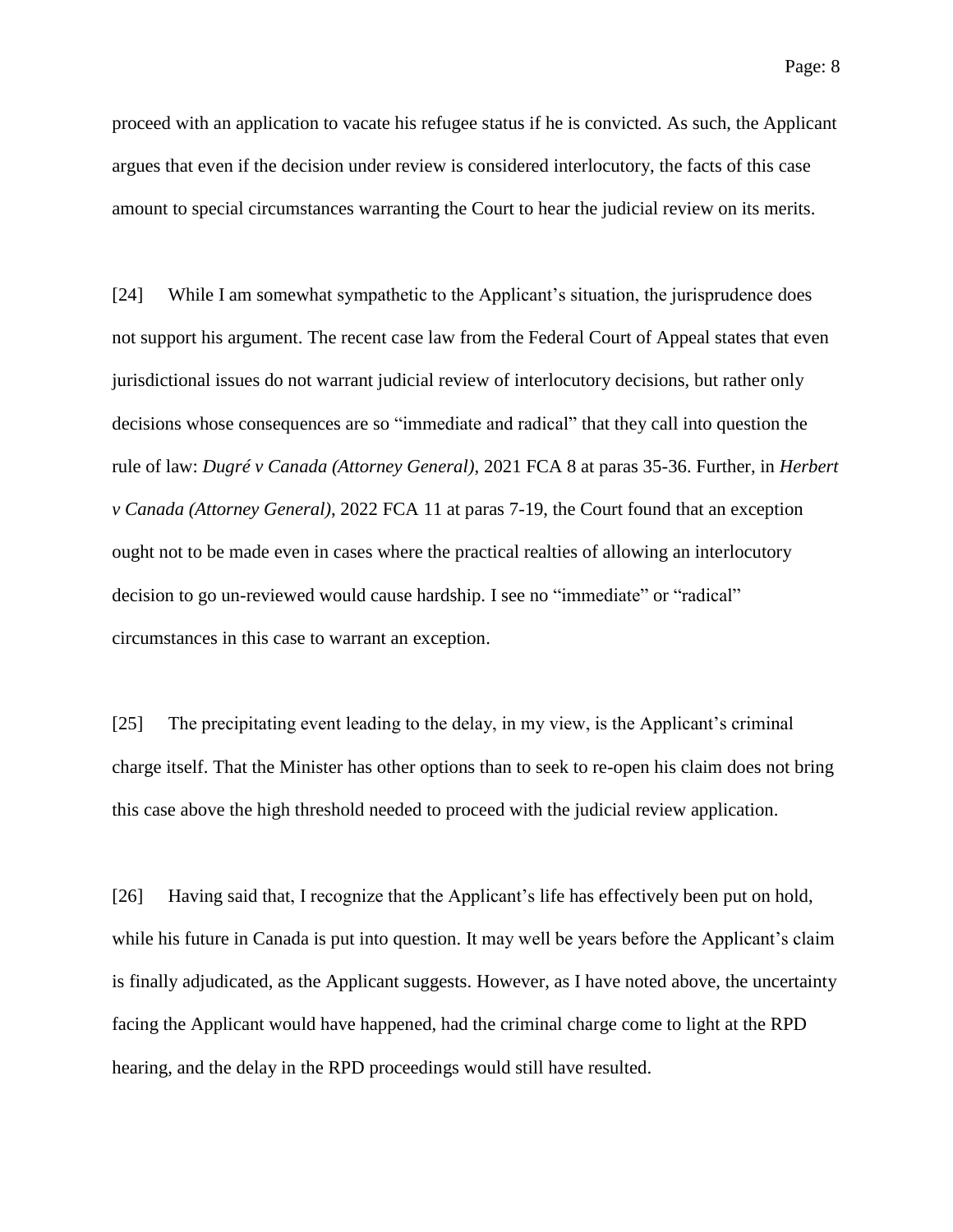[27] I do hope that, in the event that the Applicant's criminal matter is resolved favourably, the Minister will find a way to expedite the proceedings with respect to the Applicant's claim.

III. Conclusion

[28] The motion to dismiss the application is granted. There is no question for certification.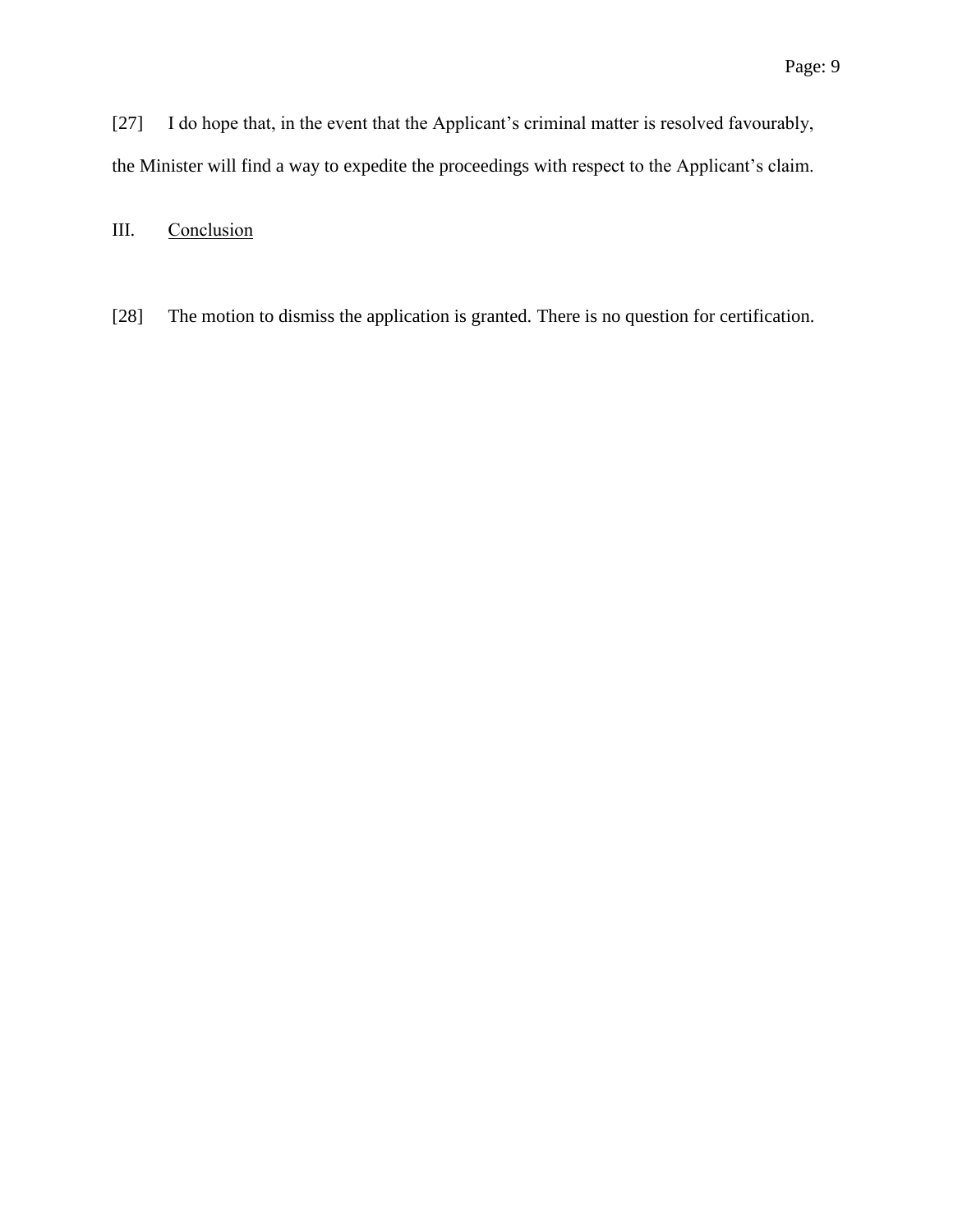### Page: 10

# **JUDGMENT in IMM-3023-21**

### **THIS COURT'S JUDGMENT is that:**

- 1. The motion to dismiss the application is granted.
- 2. There is no order as to costs.
- 3. There is no question for certification.

"Avvy Yao-Yao Go"

Judge